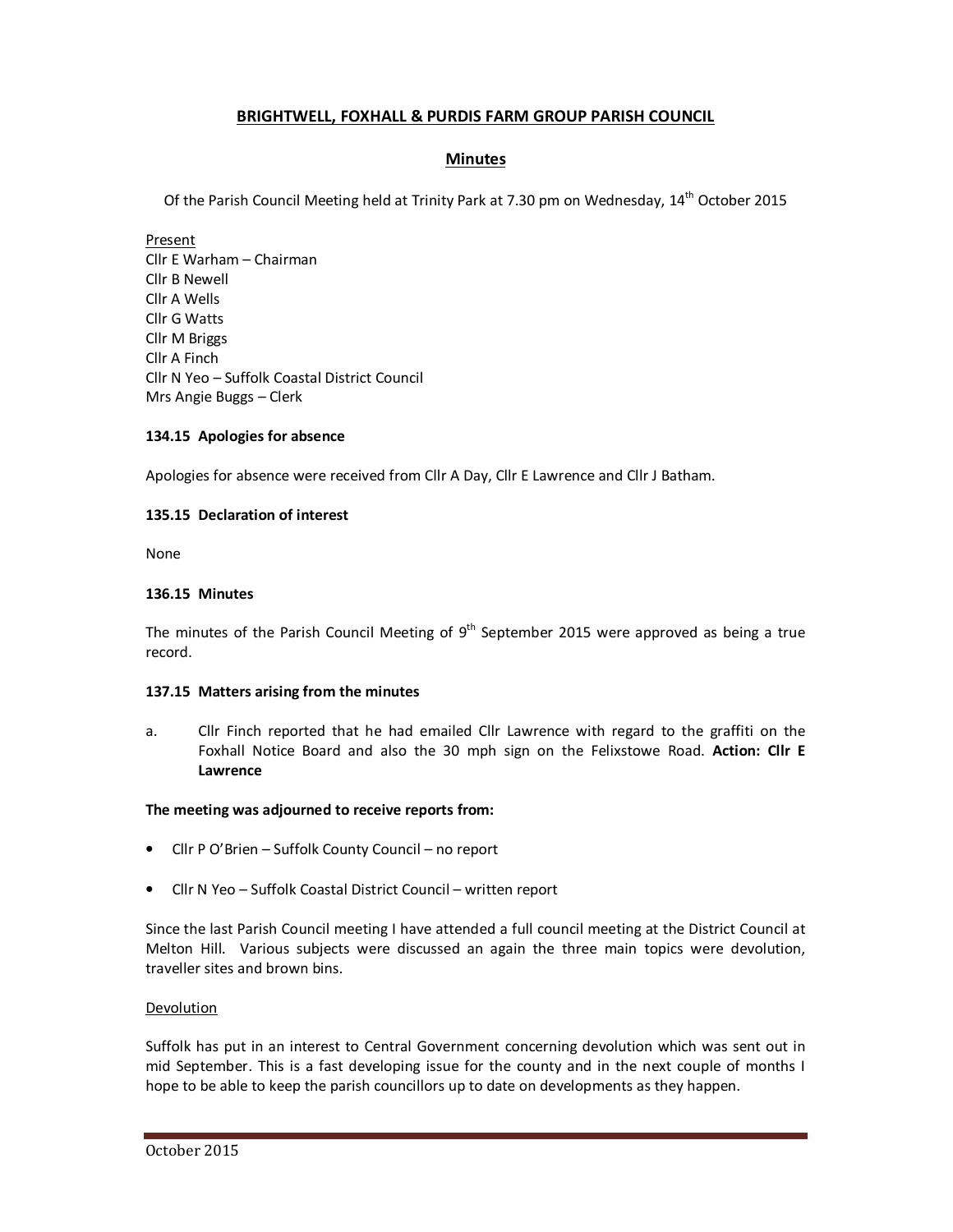Devolution is about the transfer of powers and responsibilities from Central Government to the local level. The key to success will be our ability to work together with all the District, Borough, Parish and County Councillors plus the Police and Health Authorities.

This expression of interest outlines what areas should be devolved to as well as identifying the expected benefits such as economic growth, increased local skills or reduce burden on the tax payer.

This is not just confined to Suffolk and at the moment Suffolk is in talks with Norfolk, New Anglia LEP and Greater Cambridge and Great Peterborough LEP.

To view the summary of the bid members of the public can go on line.

# Traveller Sites

This will affect our part of Suffolk Coastal and we should be prepared to have ready our argument as to why a short stay stopping place should not be placed in our Ward.

The proposal is for 3 short staying stopping places which means that travellers can stay from one day to up to 30 day. They need to have access to schools, shops and major roads. Local landowners are being approached and about £350,000 is being put aside for each site.

The websire sets out the criteria and there is a booklet which can be obtained. The site closes on the 15<sup>th</sup> November.

I have been asked to remind all Parish Councils that on Monday, 16<sup>th</sup> November in the Council Chamber at 6.30 pm there is the Town and Parish Liaision Meeting. It is a chance to discuss with Suffolk Coastal District Council the budget and medium term financial plan and also gives everyone a chance to have a say in key issues. Representatives from Suffolk County Council and the Police will also be attending. Each Parish Council can send up to two representatives. All attendees should give their names to Karen.cook@eastsuffolk.gov.uk.

Last month I attended a MacMillan Coffee Morning at Priory Court which was well attended and they raised over £700 which was brilliant for such a well deserving charity.

Concerning my Communities Enabling Budget I have been successful in a bid for replacing and double glazing windows for the Cricket Pavilion in Nacton to the value of £1,500. I am also putting £500 towards a project with Cllr Susan Harvey for Bucklesham and Foxhall residents. At the moment I have another two requests from a Residents' Association and a School which I am looking into and even if these bids are successful I will still have a small amount of money which I am willing to put towards any future project which will enhance or aid the local community.

Cllr Watts asked Cllr Yeo about the changes to the planning process sent to Suffolk Coastal District Council. He said that although nothing had been heard officially he understood that the Planning Authority was concerned about the high number of planning applications that are being considered by the Planning Committee. Cllr Watts said he understood that in the future if the Parish Council objects to an application they have to request it to go to Planning Committee. **Action: Clerk/Cllr G Watts** 

• Suffolk Police – written report

Period 1<sup>st</sup> September and 30<sup>th</sup> September 2015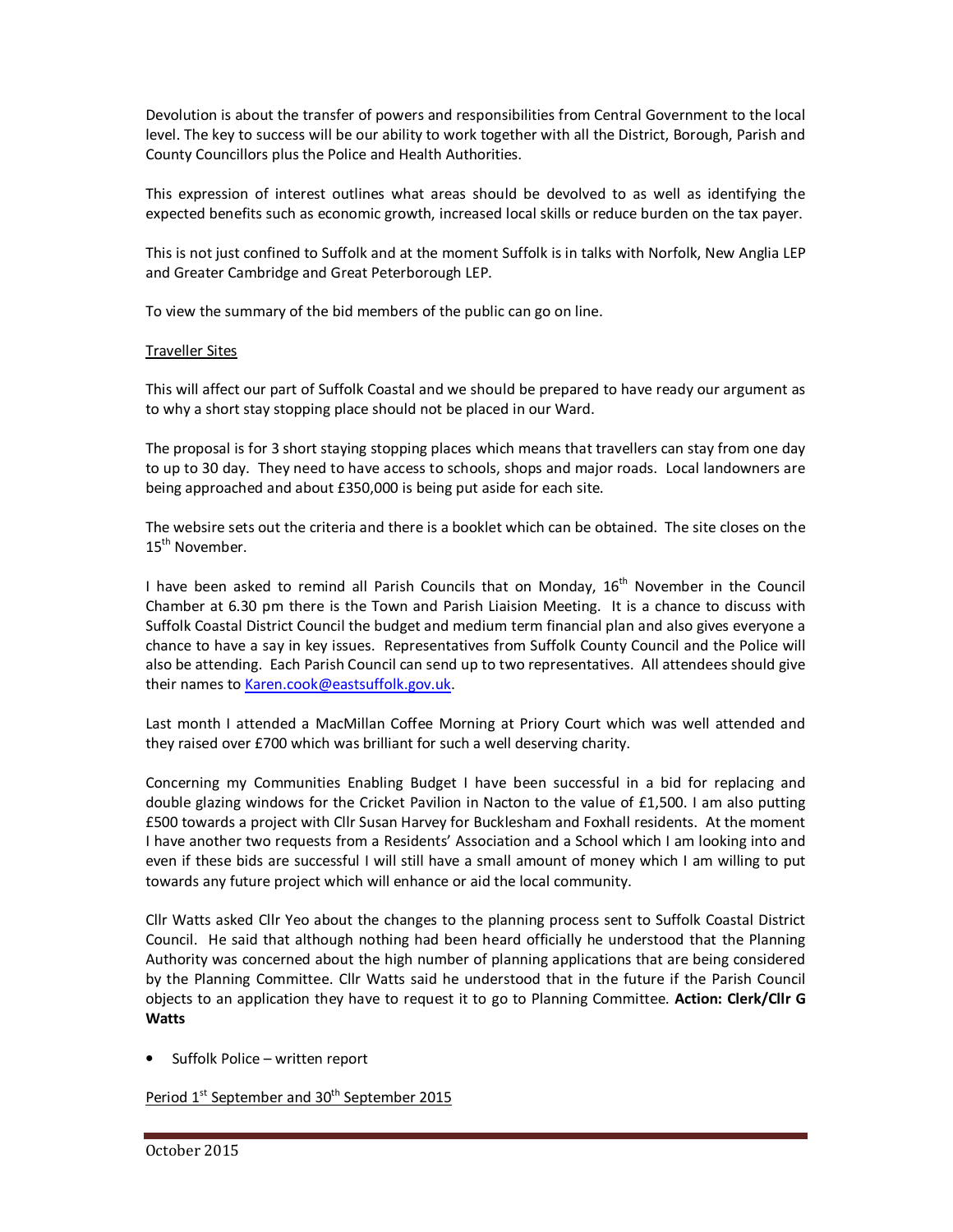| Parish                         | No of crimes recorded | Same month last year |
|--------------------------------|-----------------------|----------------------|
| Brightwell                     |                       |                      |
| Bucklesham                     |                       |                      |
| Foxhall                        |                       |                      |
| Levington                      |                       |                      |
| Nacton                         |                       |                      |
| Newbourne                      |                       |                      |
| Purdis Farm                    | 10                    | 15                   |
| Waldringfield                  |                       |                      |
| <b>Total Crimes This Month</b> | 16                    | 33                   |

This month's recorded crime was 16. The level of recorded crimes for the same period in 2014 was 33.

Brightwell is crime free this month.

Bucklesham had 2 reported crimes this month, a person was charged with driving a motor vehicle with excess alcohol and a trailer was removed from the front garden of a residential property overnight  $16<sup>th</sup>$  September.

Levington is crime free this month.

Foxhall is crime free this month.

Nacton's reported crime this month was 2. There was a report of fly tipping investigated and overnight on the 11<sup>th</sup> September 2 insecure vehicles parked on a driveway were entered and various items taken, security advice has been given to the victms.

In Newbourne this month officers investigated a report of Criminal Damage Other whereby damage was caused to security barriers at a local caravan park.

Purdis Farm recorded 10 crimes this month, all of the crimes related to either Sainsbury's or Homebase.

Waldringfield recorded 1 crime this month. A vehicle parked securely in a private car park was entered and some items were removed from inside the vehicle.

A view of the crime maps and data can now be found on the internet www.police.uk.

## **The meeting was re-convened.**

## **137.15 Clerk's Report**

The purpose of this report is to update members on outstanding issues, items received after the deadline for agenda items, correspondence and action taken by the Clerk.

#### Road Closure Purdis Farm

A1189 Ransomes Way, Ipswich and Purdis Farm – From Central Avenue to Felixstowe Road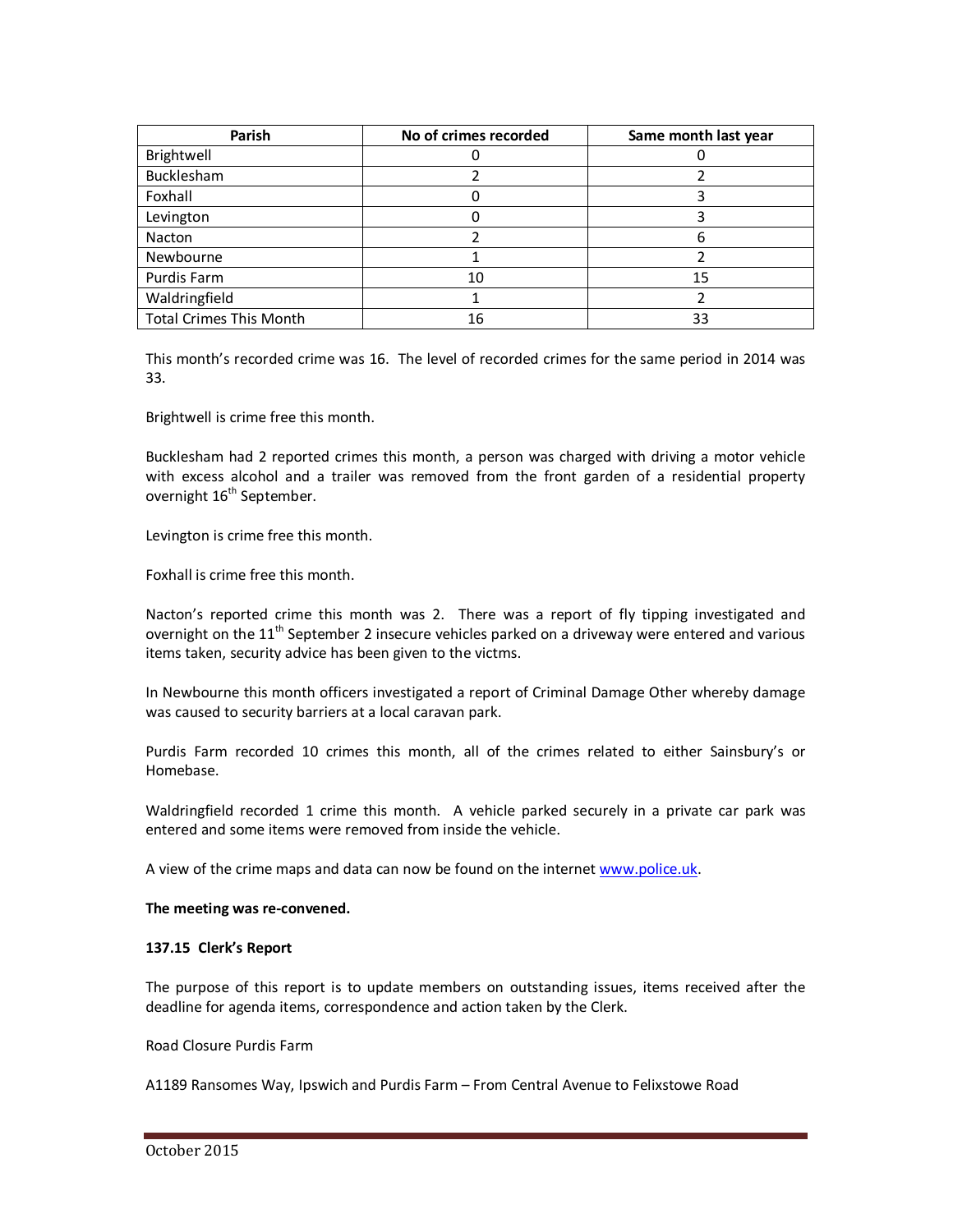A1156 Felixstowe Road, Purdis Farm – From 250 metres west of Ransomes Way to Trinity Park roundabout U3322 Murrills Road, Purdis Farm – Closed at the junction with Ransomes Way

Reason for closure

Carriageway resurfacing

Date of closure

02/11/2015 to 10/11/2015 (20:30 to 05:00 hours)

Alternative routes

A1189, Foxhall Road, A12, A1156 and vice versa A1189, A14, A12, Foxhall Road and vice versa

Invitation from SCDC to attend World of Planning Sessions

The dates closest to our parish are:

Thursday, 12th November SCDC Council Chambers Melton 7pm – 9pm Tuesday, 17th November Riverside Centre Stratford St Andrew 2pm – 4pm

Items on the agenda are planning enforcement and an update on the Local Plan.

If any councillor would like to attend please email me and I will book places.

## **138.15 Planning**

DC/15/3039/FUL Tanglewood Elmham Drive **Foxhall** Erection of dwelling and garage

The Parish Council expressed their concerns on the application as the proposed building appeared to breach the existing building line by a considerable amount. However, the application was discussed last week by the Suffolk Coastal District Council Planning Committee who recommended approval as they considered the encroachment over the existing building line was not considered to be a problem therefore the application was approved.

## **139.15 Locality Budget 2015/2016**

The Clerk reported that she had written to Cllr Patricia O'brien and Malcolm King Suffolk County Council Highways regarding erecting 30 mph limit flashing signs on Bucklesham Road at two locations. Cllr O'brien has written to Malcolm King asking for an estimate of the cost but no reply has been received. Clerk to follow up. **Action: Clerk** 

# **140.15 To discuss whether to apply for the financial support available to smaller parish councils due to the Transparency Code**

The Clerk outlined the financial support available to smaller parish councils due to the Transparency Code but it was agreed that due to the options available the Parish Council would not apply for support.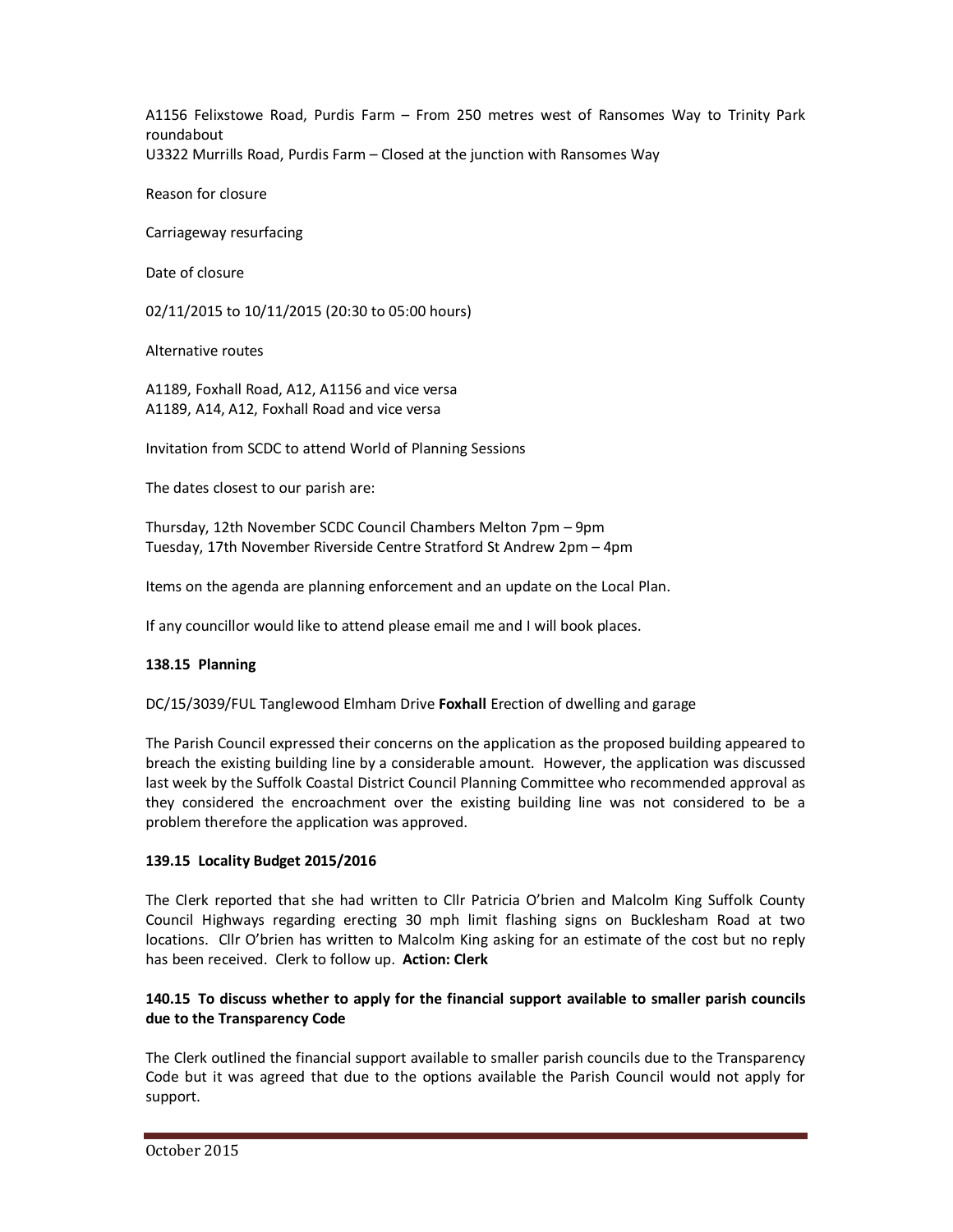## **141.15 Road Works Sainsbury's Roundabout**

Although Cllr Adrian Day was not present at the meeting he had prepared a report which the Clerk outlined to the Parish Council.

"However, the issue I wanted on the agenda regarding Highways and liaison with the GPC should still be discussed. The reason I wanted it raised is that the changes that are being made at the Sainsburys roundabout have gone ahead without any discussion with the GPC, and we should have been consulted in my opinion as we have first-hand knowledge of the area.

It appeared initially that they were adding a third lane on the road approaching the roundabout on the A1156 from the east – which seemed to make sense. It now transpires that all they are doing is re-locating the footpath next to the road – this is NOT going to improve traffic flows or reduce congestion.

I believe the GPC should write to Highways in strong terms and get an explanation and ask for improved communication going forward – as we were never ever consulted by Highways when it came to planning the Trinity Park road changes. I think this is unacceptable."

Following discussion it was agreed that the Clerk should write to Suffolk County Council Highways expressing the concerns of the Parish Council. **Action: Clerk** 

#### **142.15 Parish Council Meeting dates for 2016**

The Clerk had previously sent out the dates for 2016 which the Parish Council accepted.

All meetings are held on the 2nd Wednesday of each month except August. All meetings will be held at Trinity Park. Proposed Cllr Wells, seconded Cllr Warham – accepted.

13th January 2016 10th February 2016 9th March 2016 13th April 2016 11th May 2016 8th June 2016 13th July 2016 14th September 2016 12th October 2016 9th November 2016 14th December 2016

Clerk to send dates to Trinity Park for approval for the use of the room. **Action: Clerk** 

#### **143.15.15 Finance**

| Income                                       |           |
|----------------------------------------------|-----------|
| Precept 2 <sup>nd</sup> Instalment           | £3.551.17 |
| Expenditure                                  |           |
| A J Buggs Salary and Expenses September 2015 | £242.99   |
| Insurance                                    | £263.87   |
|                                              |           |